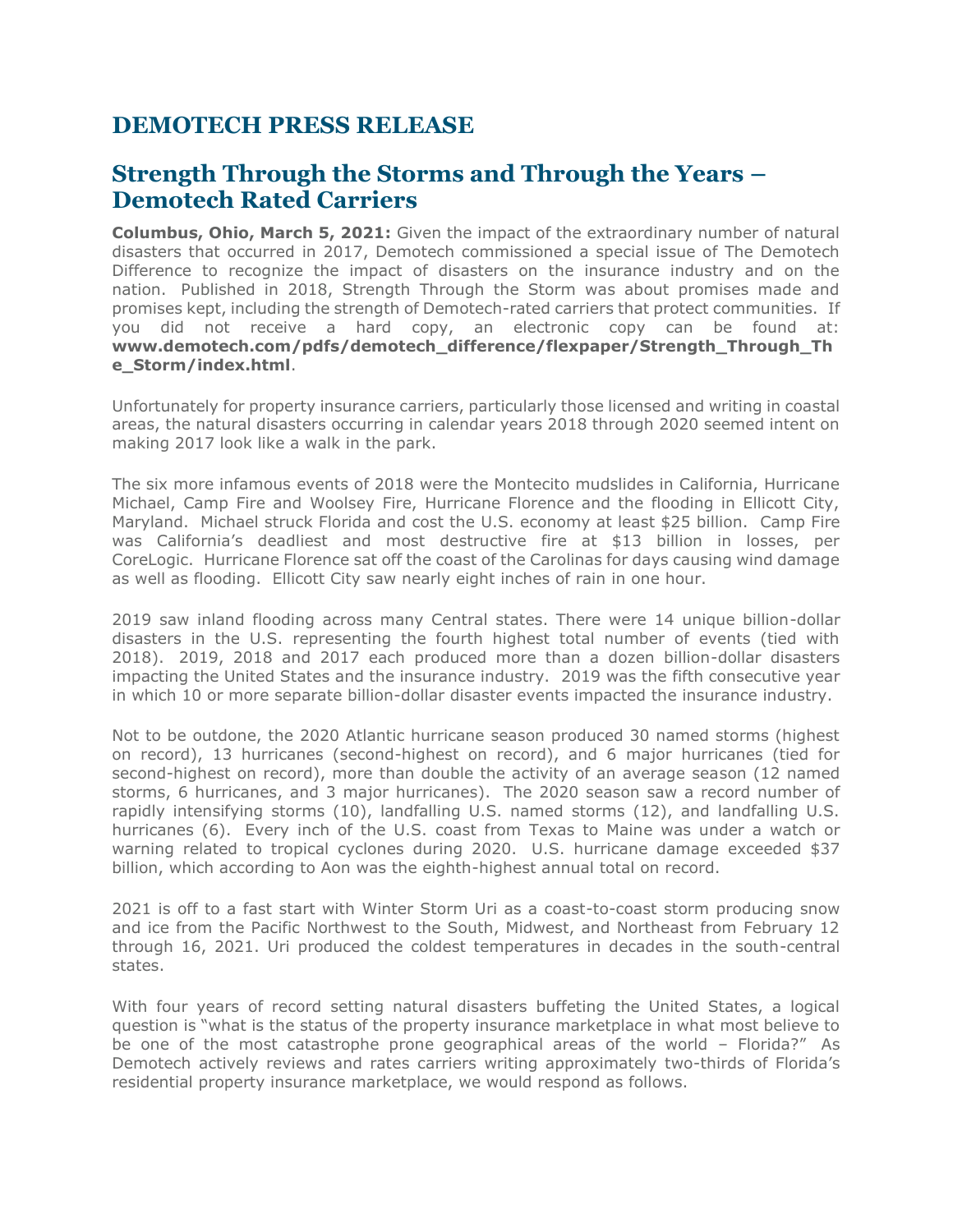In addition to being one of the most catastrophe-exposed jurisdictions in the world, two recent analyses of the operating environment of insurers writing in Florida's marketplace concluded there is a need for meaningful and substantive tort reform in Florida. Both analyses encourage the Florida legislature to move quickly and decisively to level and reform the environment from one favoring plaintiff attorneys to a balanced environment protecting consumers from the incremental annual increases in their insurance premiums associated with the cost of fraud and abuse.

In an analysis entitled FLORIDA's P&C INSURANCE MARKET: Spiraling Toward Collapse, Guy Fraker, cre8tfutures, wrote, in part:

Florida's residential P&C insurance marketplace faces convergence of existential threats in the form of increasingly unpredictable claims litigation, rising costs of risk capital and its persistently high exposure to natural catastrophe risks. Targeted legislative reforms are needed …

Without intervening public policy solutions, the residential property insurance marketplace will experience an accelerated trajectory of unsustainability. Market conditions will force closures, adverse investment terms, investor lawsuits, market exits, and further consolidations. … Without addressing the challenges … other economic challenges to Florida become magnified, such as recovering from COVID-19, and rebuilding from the next hurricane to hit the state.

A review of The American Tort Reform Association's (ATRA) 2020/2021 JUDICIAL HELLHOLES indicated that ATRA had placed Florida, a former No. 1 Judicial Hellhole, on its Watch List. While acknowledging Governor Ron DeSantis' 'thoughtful and decisive leadership, as he continued to remake the Florida Supreme Court' through his appointments, ATRA stated that 'the legislature stalled in its efforts to pass long-sought, meaningful lawsuit reform.'

Clearly, the natural disasters of the past several years in the U.S. and elsewhere in the world have impacted the cost of reinsurance. In Florida, the cost and availability of reinsurance has also been impacted by the need to enact meaningful and significant tort reform. Concurrently, carriers focused on Florida have seen their attritional (net as to reinsurance) loss and loss adjustment expenses rise as they simultaneously address their retained cost associated with natural disasters.

Absent meaningful and significant tort reform, in their efforts to address the financial impact of natural disasters and an operating environment tilted toward plaintiff attorneys, the remedies available to Florida focused property insurers to sustain their Financial Stability Rating® (FSR) from Demotech include the following:

- 1. Infuse additional capital to replenish surplus and report acceptable financial metrics
- 2. Secure rate revisions that reflect the incremental cost of reinsurance
- 3. Secure rate revisions that reflect the frequency and severity of claims
- 4. Re-evaluate the Company's business model and/or plan so as to return to profitability
- 5. Re-underwrite the current book of business and, to the extent permitted by law, cancel or non-renew policies that are outliers.

These remedies are not mutually exclusive and may be concurrently implemented.

Well before other analyses identified the need for tort reform, Demotech communicated the need for meaningful and significant tort reform to remedy dysfunctions in Florida's residential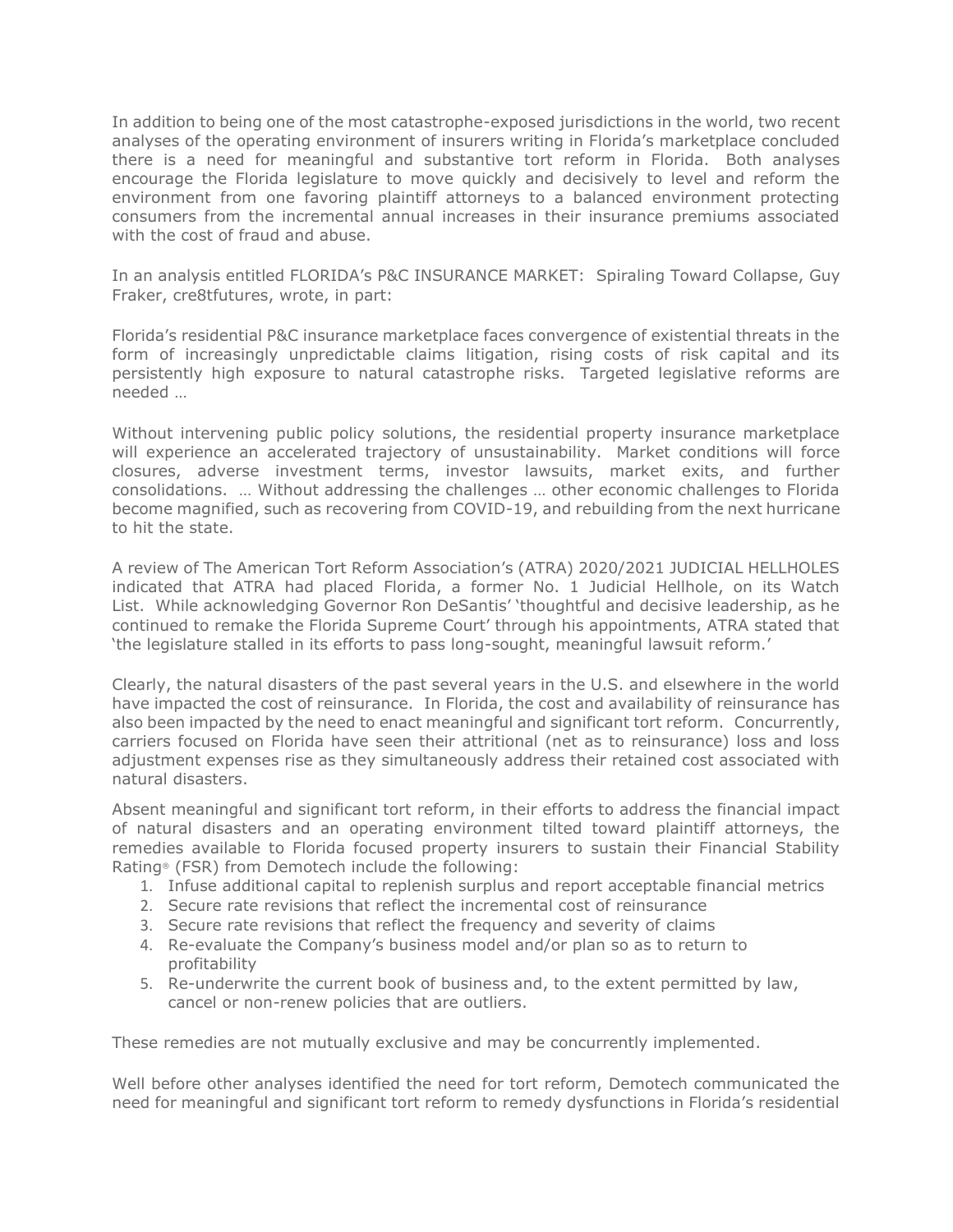property insurance marketplace. We referenced revisions to judicial precedents that resulted in claims procedures, practices and protocols that heavily favored plaintiff attorneys, litigation of routine claims and suit as First Notice of Loss, among others. In addition to meeting our current financial metrics, absent meaningful and significant tort reform in 2021, more than ever, carriers must possess the financial wherewithal, managerial acumen, and access to additional capital to execute their business model in a dysfunctional marketplace.

This said, as of this date, FSRs assigned to the following Florida focused property insurance writers have been affirmed subsequent to our review of year-end 2020 financial information and a verification of the consistency of the filed year-end 2020 operating results with those presented to us during our dialogue in late January or early February 2021:

- American Integrity Insurance Company of Florida, Inc.
- American Platinum Insurance Company
- American Traditions Insurance Company
- Bankers Insurance Company
- Castle Key Indemnity Company
- Castle Key Insurance Company
- Edison Insurance Company
- First Community Insurance Company
- First Protective Insurance Company
- Florida Family Home Insurance Company
- Florida Family Insurance Company
- Florida Peninsula Insurance Company
- Frontline Insurance Unlimited Company
- Homeowners Choice Property & Casualty Insurance Company
- People's Trust Insurance Company
- Safe Harbor Insurance Company
- Safepoint Insurance Company
- Safeport Insurance Company
- Security First Insurance Company
- Southern Oak Insurance Company
- TypTap Insurance Company
- US Coastal P&C Insurance Company

Demotech has withdrawn the Financial Stability Rating® (FSR) of A, *Exceptional*, assigned to American Capital Assurance Corp. This action was taken subsequent to Demotech's review and analysis of 2020 statutory financial information filed by American Capital Assurance Corp. and the company's decision to no longer participate in Demotech's rating process. As of March 4, 2021, American Capital Assurance Corp. is no longer followed or rated by Demotech.

Our review of our remaining Florida focused carriers as well as the additional 360 carriers we follow that write in other states is ongoing. We expect to have the reviews of Florida focused property insurers completed by March 19.

## **About Demotech, Inc.**

Demotech, Inc. is a financial analysis firm specializing in evaluating the financial stability of regional and specialty insurers. Since 1985, Demotech has served the insurance industry by assigning accurate, reliable, and proven Financial Stability Ratings® (FSRs) for Property & Casualty insurers and Title underwriters. FSRs are a leading indicator of financial stability, providing an objective baseline of the future solvency of an insurer. Demotech's philosophy is to review and evaluate insurers based on their area of focus and execution of their business model rather than solely on financial size. Demotech was the first to review and rate independent regional and specialty insurers. Demotech's consistently increasing list of